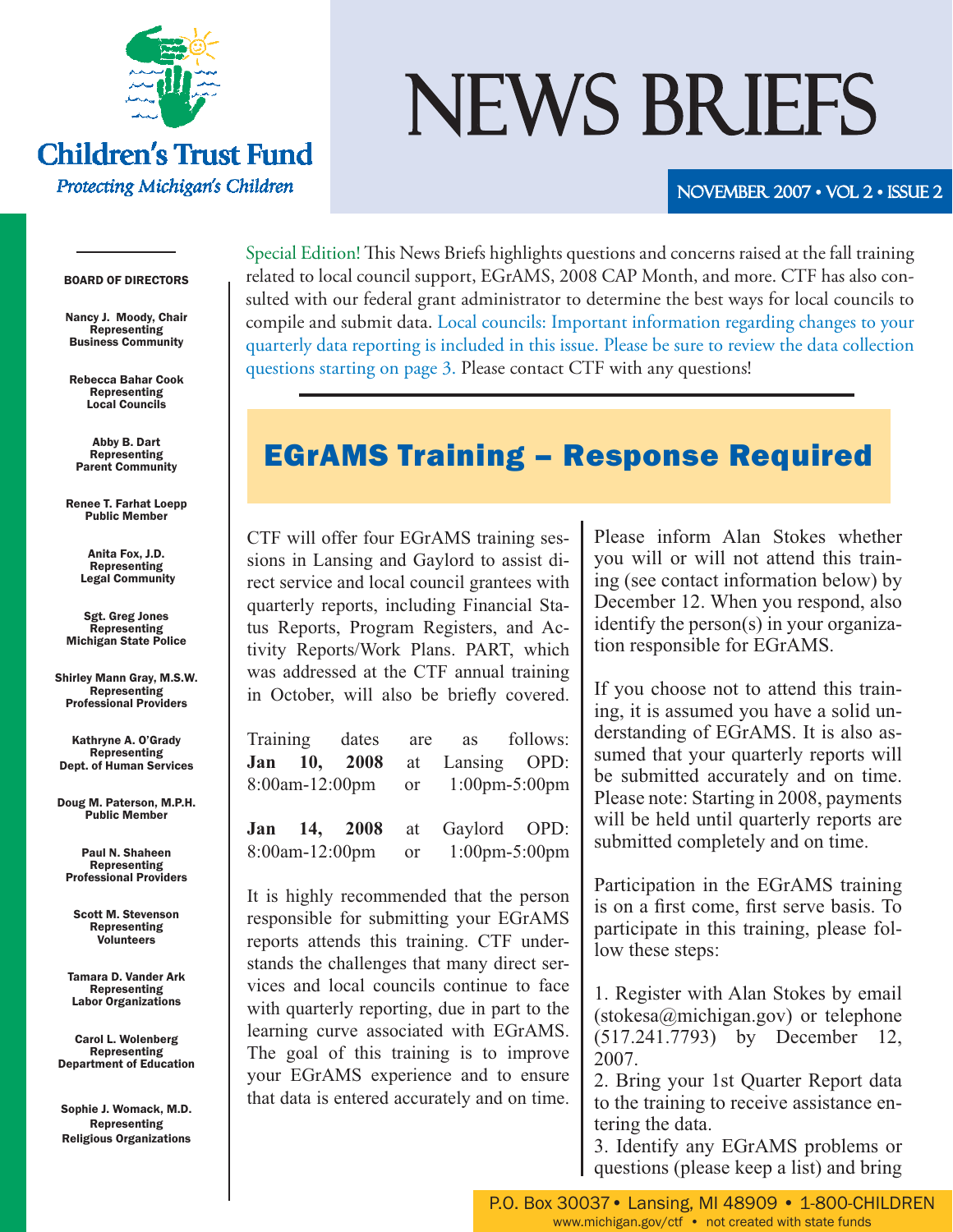# Frequently Asked Questions

**1.** Question: Will CTF be filling the local council coordinator position at the CTF office? Who should **local councils and direct service grantees contact with their questions and concerns?** 

Answer: CTF is working to add a full-time Local Council Grant Monitor for the first time in several years. A position description is currently being reviewed by DHS Human Resources. In addition, both for interim coverage and as general resources, CTF staff members have specialized skills and collectively bring a wide variety of expertise to CTF. Local councils should contact the appropriate staff person based on their respective needs.

Rich Bearup – Supervises Program Director and 0-3 Program, Fund Development, Marketing, Communications, Legislative, Advocacy, Media Sylvia Brown Jones – Direct Services Grant Monitoring, Circle of Parents, Parent Leadership Sarah Davis – Federal Grant Application and Reports, Federal Requirements, Citizen Review Panel, News Briefs Stephanie Dorey – Fund Development, Special Events Patricia Headley – Fund Development, Special Events, CAP Month, Statewide Campaign Addie Roof – 0-3 Secondary Prevention Jeff Sadler – 0-3 Secondary Prevention Alan Stokes – Kids Store, CTF Resource Materials, Website, Invoices, Master Calendar, Local Council Change Requests Janell Thelen – CTF Programs, Operations, Budget, Staff Supervision

### **2. Question: With Dawn Arwood leaving the CTF staff, who will handle her grant administration re**sponsibilities until the Local Council Grant Monitor position is filled?

Answer: With the continued existence of the Governor's Executive Directives (which impact CTF purchasing, hiring, contracting and more) Dawn's departure does not immediately translate into a rapid replacement of her position. CTF is evaluating a re-distribution of that position's duties within other positions on staff. Again, CTF is also currently seeking approvals to establish a Local Council Grant Monitor which, like the Direct Service Grant Monitor, will be responsible for grant administration and EGrAMS technical assistance. Until those approvals are obtained, the following responsibilities will be handled by the staff identified below.

- Grant Payments Janell Thelen
- EGrAMS Sylvia Brown Jones
- Designation Agreements Janell Thelen & Rich Bearup
- RFP Process Janell Thelen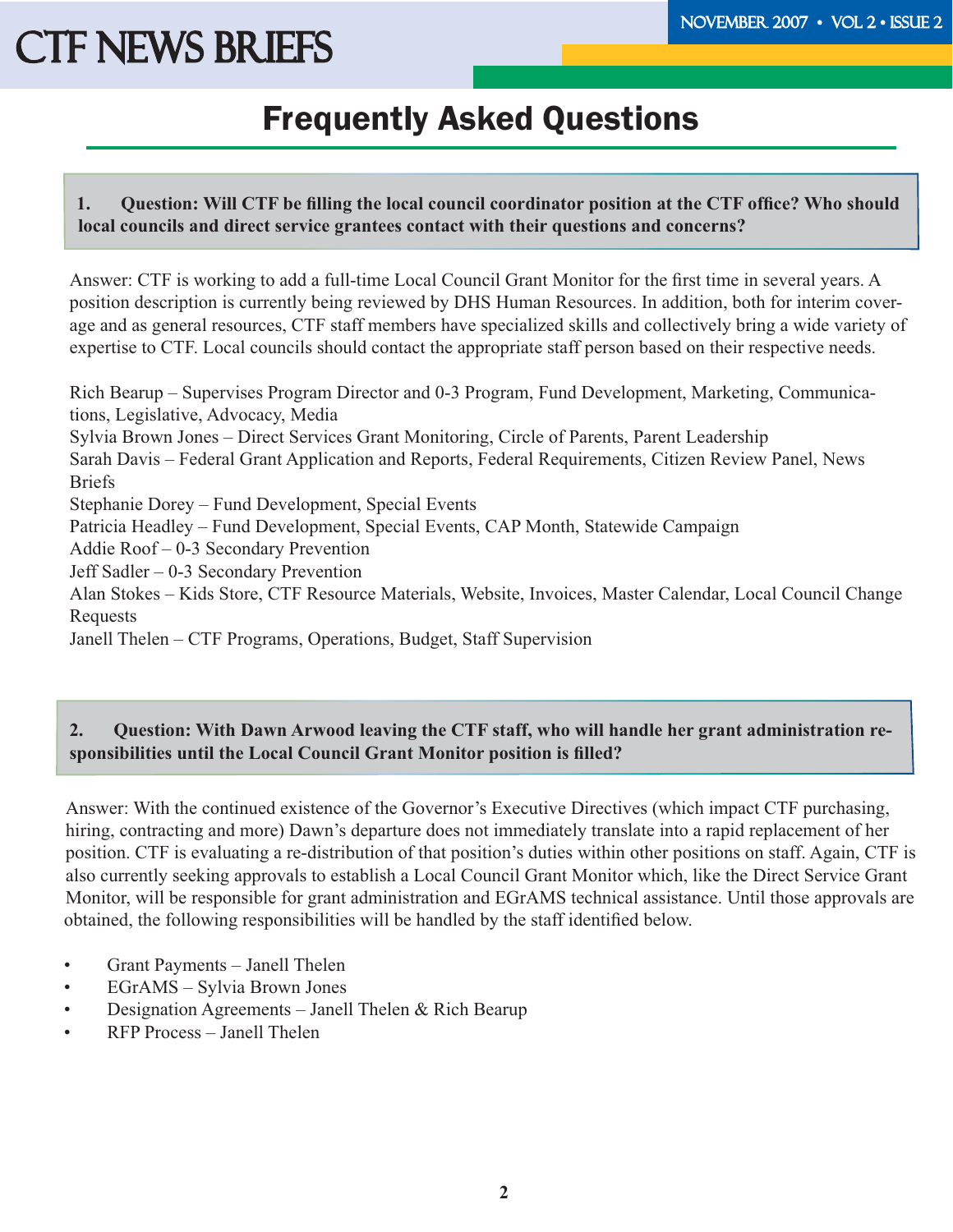## **Frequently Asked Questions, continued**

**3. Question: Why was regional coordination discontinued?**

Answer: Regional coordination is being phased out because of the impact of Executive Directives and other state budget-driven restrictions on contracting by agencies created in law. CTF was created by Public Act 250 of 1982 and must comply with these restrictions. Regional coordination has been a contracted service since its inception in 2000 and can no longer be continued. It is being replaced with (1) an all-volunteer Local Council Work Group composed of diverse and different-sized local councils, direct services, and CTF staff; and (2) peer-led, tier-based support groups (which met for the first time at the CTF annual training). Any council interested in volunteering to serve on the Local Council Work Group should contact Rich Bearup at bearupr2@michigan.gov. The Local Council Work Group will begin its work in January 2008.

#### **4. Question: With the elimination of the regional coordinator positions how will local councils be represented at CTF Board meetings?**

Answer: Although some regional coordinators attended CTF Board meetings, coordinators did not formally represent councils at Board meetings. CTF's governing statute (PA 250 of 1982) provides for the Governor to appoint a Board member who represents local councils. The Executive Director also serves as a voice for local councils at Board meetings. In addition, the CTF Board is hoping to add local council representation on its program and public awareness committees.

### **5. Question: Should local councils enter data into the "Participant Data" section of the Program Register in EGrAMS?**

Answer: At the annual training, local councils were instructed to collect and report on participant data. Many councils expressed difficulty in reporting this information. As most grantees are aware, it is a federal requirement that CTF report on individuals served by local councils and direct service grantees. CTF recently spoke with our federal CBCAP grant administrator about ways to make this process easier for local councils (while still capturing required data). Starting with FY2008 quarterly reporting (due January 20), local councils should report as follows:

### • **Capture participant and race data only for events that fall under Section B, "Education Services & Activities," in the Activities/Services Data section of the Program Register. This will include face-to-face activities such as school presentations, Never Shake a Baby presentations, parent education events, etc.**

This change will eliminate the need to capture specific participant data (adults, children, and race information) for large, one-time events such as information booths or roof sits. You should, however, continue to record the estimated total number of people that attend such events.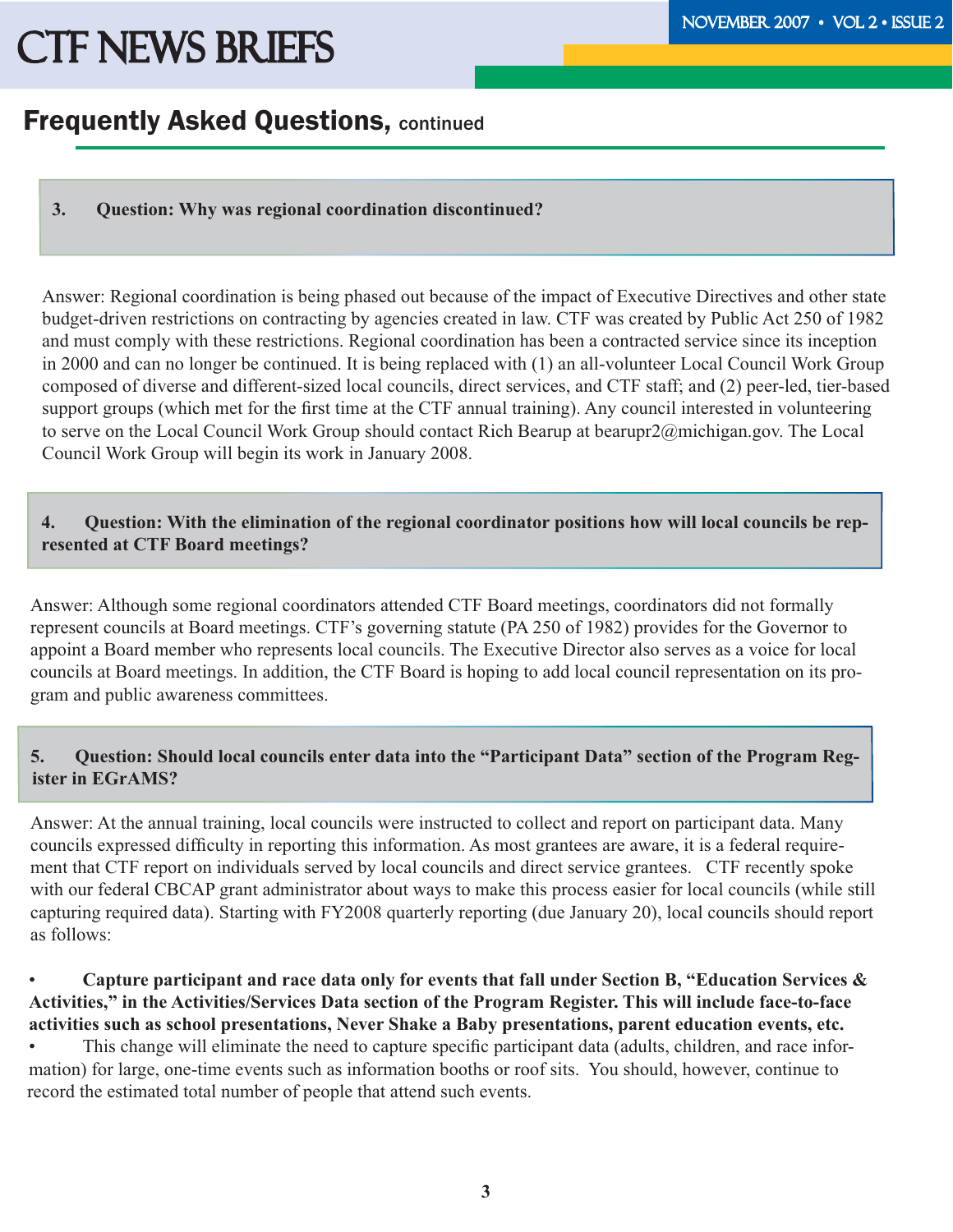### **Frequently Asked Questions, continued**

*Please note:* CTF will be modifying Section A of the Activities/Services Data section of the Program Register to capture the estimated total number of people reached by information booths, PSAs, etc. This estimate will not need to be broken down by child, adult, or race data. Therefore, the local council Program Register will look slightly different in 2008. More information on these changes will be communicated in early January and at the January EGrAMS trainings.

CTF understands that it has been difficult for local councils to capture participant data, especially for large, one time events. We hope this change in data collection policy will enable councils to capture relevant, accurate data in a more manageable way.

Direct service grantees should continue to capture participant data, including race data, for all CTF funded services and activities.

#### 6. Question: Local councils may find it challenging to report race data in the EGrAMS program regis**ter. How should local councils report race data if it cannot be obtained directly from individuals?**

Answer: Please be sure to review the previous question to determine which local council activities require participant and race data. Compiling participant data can help grantees evaluate if they are best meeting their communities' prevention needs and whether they need to adjust or expand services. Direct service grantees often work one-on-one with clients on an ongoing basis (and often use assessment or intake forms), so obtaining race data is usually less challenging.

Ideally, race data can be obtained directly from a client or participant (in a voluntary manner). You may consider using a form that is separate from a sign-in sheet that allows participants to anonymously report their race. CTF will work to develop a form for collecting participant data that could be used at various events.

If you are unable to directly obtain race data, it is a generally accepted practice to use formal statistical reports as a resource to approximate data. This practice should be used as an exception to the rule instead of a normal practice. Formal statistical information includes school demographic data and U.S. Census Bureau data (generally available by county at your local chamber of commerce; also see the "County Population Datasets" at www.census.gov/popest/datasets.html).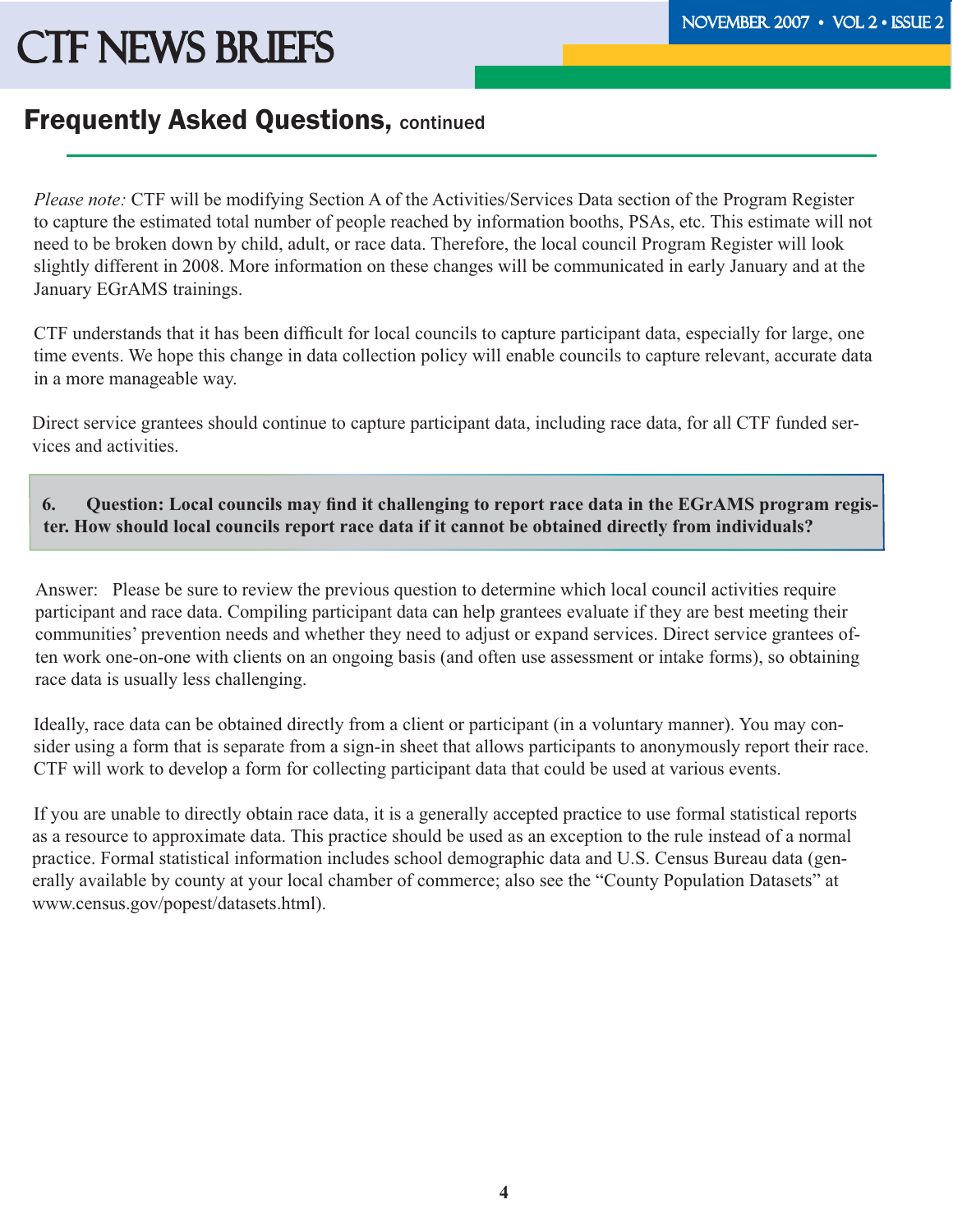### Frequently Asked Questions, continued

**7. Question: A new requirement for FY2008 will be to report on parents/caregivers with disabilities.**  What is defined as a disability?

Answer: According to our federal CBCAP Reporting Guidelines, the definition of a person with a disability has the same meaning for a child or adult with a disability under the Individuals with Disabilities Education Act (IDEA). The following information is an excerpt from http://www.ericdigests.org/1999-4/ideas.htm:

*The Education for All Handicapped Children Act (P.L. 94-142) of 1975 and the Individuals with Disabilities Education Act (IDEA) (P. L. 101-476) identified specific categories of disabilities under which children may* be eligible for special education and related services. As defined by IDEA, the term "child with a disability" *means a child: "with mental retardation, hearing impairments (including deafness), speech or language impairments, visual impairments (including blindness), serious emotional disturbance, orthopedic impairments, autism, traumatic brain injury, other health impairments, or specific learning disabilities; and who, by reason thereof, needs special education and related services."* 

*The most recent legislation, the IDEA Amendments of 1997 (P.L. 105-17), allows states and local education agencies to apply the term "developmental delay" for children ages 3-9.*

Visit the CTF website for the full definition as excerpted from IDEA legislation.

### **8. Question: Which activities should be reported in EGrAMS by direct service grantees and local councils?**

Answer: Only activities and services that are funded by CTF (plus the grantee's cash and in-kind matches) should be reported in EGrAMS. Ultimately, CTF needs to be able to illustrate what CTF and CBCAP dollars are funding. If your council blends funding, calculate the percentage of activities that are CTF funded and report accordingly. If your council would like to submit a separate report on total activities (independently from what is reported in EGrAMS) or is having trouble reporting only CTF-funded activities, please contact Program Director Janell Thelen.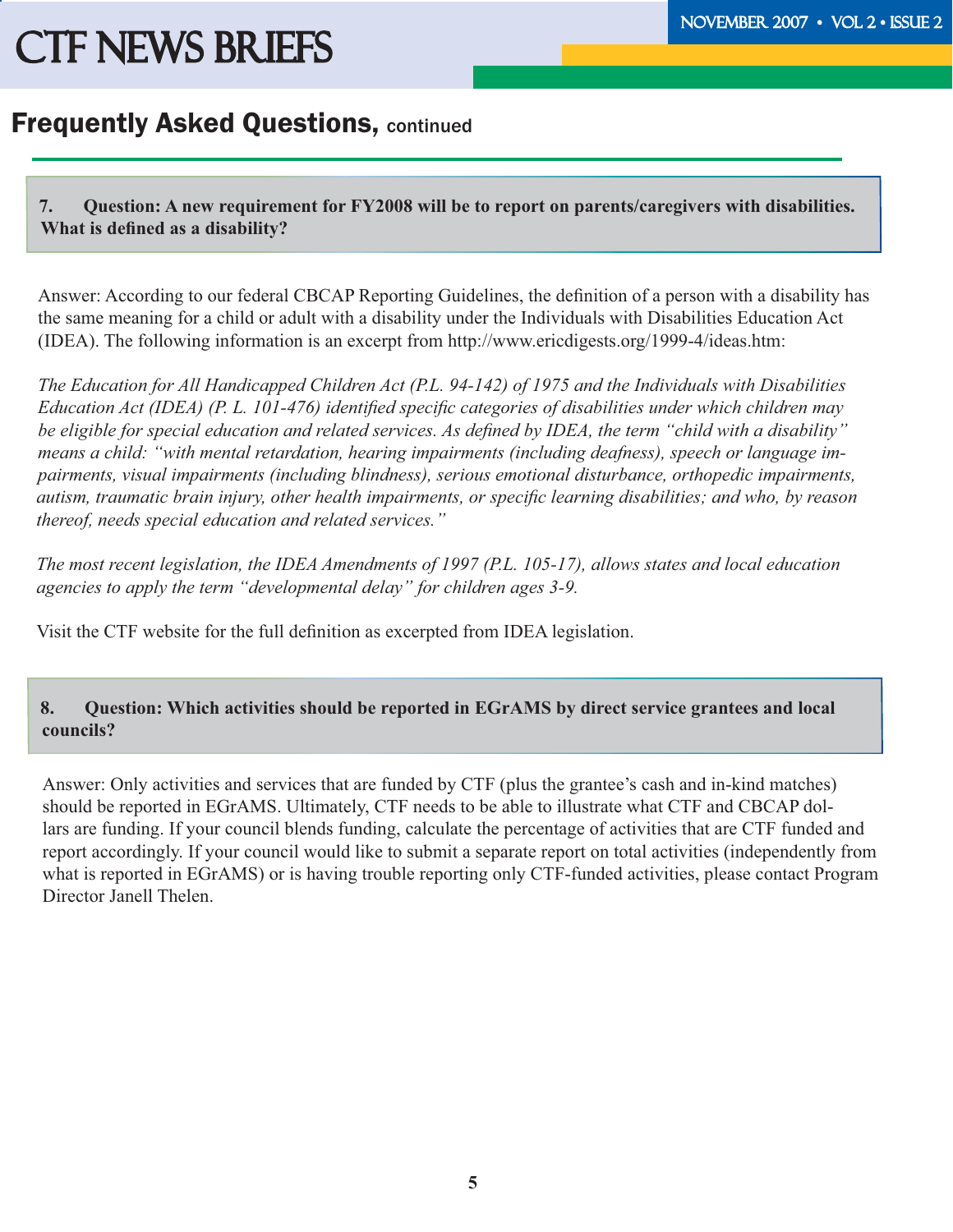# **Frequently Asked Questions, continued**

### **9.** Question: What is the definition of a "direct service"? Can local councils provide direct services?

Answer: The CBCAP Reporting Guidelines define direct services as follows: "Direct services means that the services must be provided to an individual or family and the *planned* duration of the services should be more than a one-time event. Some examples of preventative direct services include: voluntary home visiting, parenting programs, parent mutual support, respite care, family resource centers, or other family support programs." The guidelines also note, "Such activities do not include information and referral, one-time public education events, or public awareness campaigns."

The guidelines also provide instructions on reporting information on "Individuals Who Received Public Awareness or Public Information Activities." *This is the category local councils fall under.* The guidelines indicate, "These services may be directed to the general population or at specific populations identified as being at increased risk of abuse or neglect. These activities may be a one-time event or a series of public education and information sessions. These activities may also include providing information and referral to the community through the telephone, in-person, or through a mail out or website. Some examples of public awareness, public education or information and referral activities include: Blue Ribbon or other Child Abuse Prevention Month campaigns, conducting a public information fair at a local festival, presenting information about child abuse prevention to various agencies or the general public, television or radio ads, newsletter mailing, parent support hotlines, information and referral websites, etc."

By statute, local councils are not meant to supply direct services. CTF statute (PA 250 of 1982) reads that a local council "Does not provide direct services except on a demonstration project basis, or as a facilitator of interagency projects." Therefore, local councils should not use CTF funds to provide ongoing services to the same planned participants.

### **10. Question: Will CTF facilitate CAP month activities in 2008?**

Answer: Yes. The Local Council Work Group has met six times since June and will continue to meet to develop toolkits, marketing materials, and a CAP Month calendar. CTF plans to distribute toolkits to all grantees by January 31, 2008. We encourage councils to start their own community activities and to forward information to CTF for the statewide calendar and website. We also encourage councils to consult the website for additional materials and updates beginning in January.

In addition, CTF will distribute the *Promoting Healthy Families in Your Community: 2008 Resource Packet* as soon as it becomes available (likely late January or early February). CTF is also collaborating with our national partner, Prevent Child Abuse America (PCA). This year PCA plans to unfold a National Signature Campaign, "Pinwheels for Prevention." CTF will share more information about this campaign as it becomes available.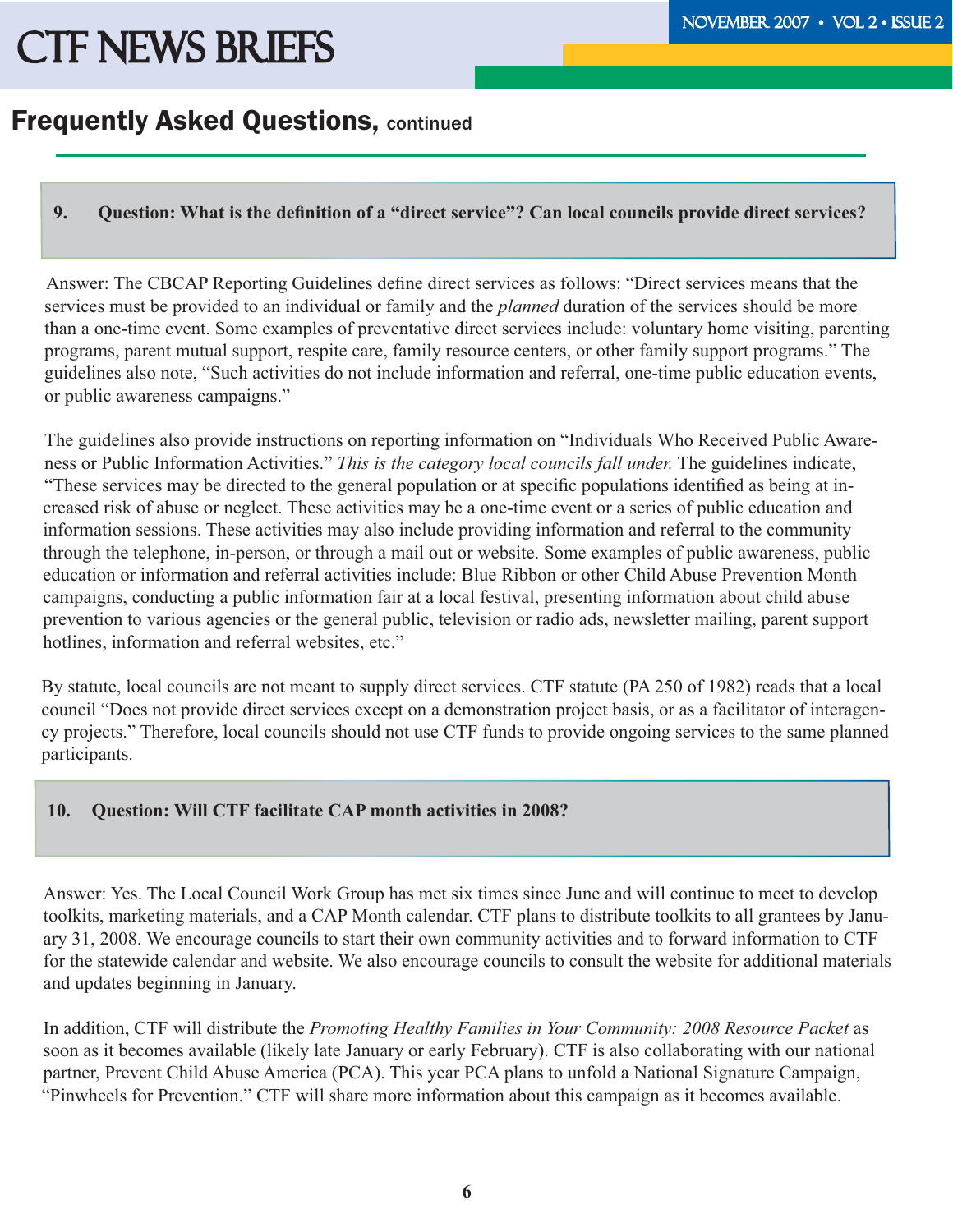### Frequently Asked Questions, continued

### **11. Question: Will CTF facilitate the promotion of the income tax check-off for 2008?**

Answer: Yes. Materials for distribution in your respective communities are available by contacting Alan Stokes at 1-800-CHILDREN or can be ordered directly from the CTF website at www.michigan.gov/ctf. CTF's ability and flexibility to market the check-off in 2008 is subject to the approvals process and restrictions under the Governor's Executive Directives. As approaches are finalized, CTF will share developments with its community-based partners by way of these CTF News Briefs.

#### **12. Question: Why was the format changed in 2007 from an annual conference to a training? Will there be a 2008 annual conference?**

Answer: Budget restrictions significantly impacted CTF's decision to move to a training-based format. CTF was unable to hold a traditional conference because it did not meet the exemption criteria identified in the 2007 Executive Directives. However, CTF was able to hold a "scaled back" annual training to meet training requirements of the federal grant. The 2007 training content focused on emerging best practices in the child abuse prevention field, namely evidence-based practice and the utilization of logic models.

Based on the continuation of the Governor's Executive Directives, CTF does not plan to hold a traditional "annual conference" but instead plans to hold another annual training, with emphasis on the valuable feedback from 2007 training evaluations.

#### **13. Question: Will there be ongoing EGrAMS training and point-in-time technical assistance?**

Answer: CTF will provide as much EGrAMS training as possible under the continuing budget and training restrictions. Please see the EGrAMS training announcement at the beginning of this News Briefs for detailed information on the January trainings. Technical assistance is also available by calling the DIT help desk number identified on the EGrAMS homepage. In addition, direct service grantees and local councils (until a local council grant monitor is hired) can contact direct service grant monitor Sylvia Brown Jones with EGrAMS questions.